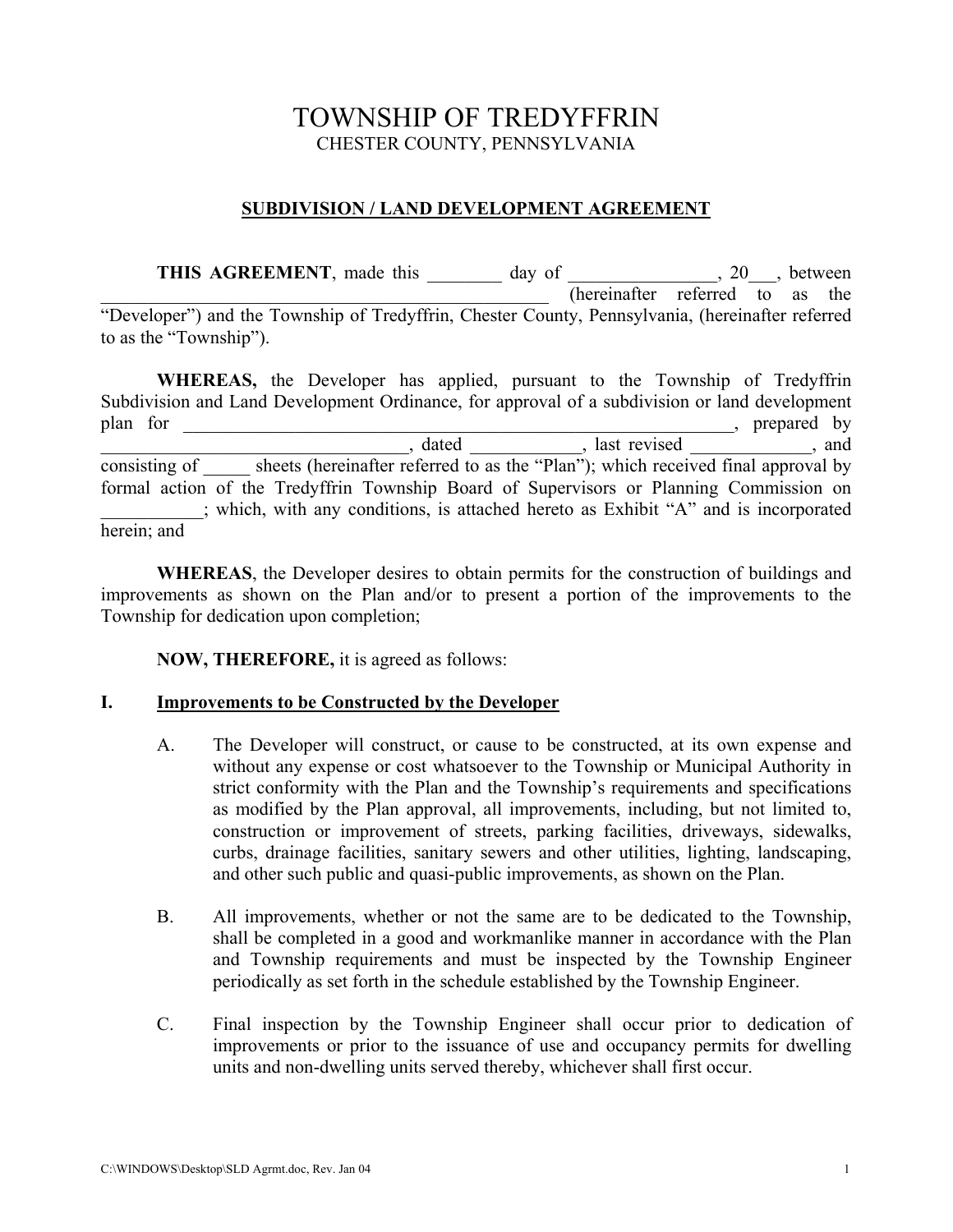### **II. Conditions to be Met Prior to Commencing Construction of Improvements**

- A. No improvements referred to herein, in connection with this project, shall be commenced until:
	- 1. This Agreement is duly signed by all parties;
	- 2. An Escrow or Financial Security Agreement is executed and funded in accordance with its terms;
	- 3. The Plan has been recorded according to law;
	- 4. All fees required by any Township Ordinance, Resolution or Regulation are paid;
	- 5. All other requirements of the Township Ordinances and Regulations have been met; and
	- 6. Certified copies of permits issued by all other agencies having jurisdiction over the development or any aspect thereof, have been provided to the Township.
- B. Upon compliance with Paragraph II(A) above, the Developer may obtain permits to construct buildings and improvements as specified on the Plan.

### **III. Escrow Fund or Financial Security for Construction of Improvements**

The Escrow or Financial Security Agreement referred to in Paragraph II(A) above shall provide for the deposit of funds with the Township or an approved Pennsylvania financial institution sufficient in amount to guarantee the performance of this Agreement and the installation of all improvements, whether or not they are to be dedicated, within one year from the date that the escrow or financial security is posted.

### **IV. Obligations of Developer During Period of Construction**

- A. It shall be the obligation of the Developer to arrange in advance with the Township Engineer for inspection of the work as construction progresses and the cost of such inspection shall be paid by the Developer.
- B. The final inspection shall be requested in writing by the Developer upon completion of the improvements. The Township Engineer will conduct the inspection within ten (10) days of receipt of the request and mail a report of the inspection no more than thirty (30) days after the inspection takes place.
- C. The Developer agrees to maintain traffic diversion and control devices in accordance with applicable Pennsylvania Department of Transportation publications.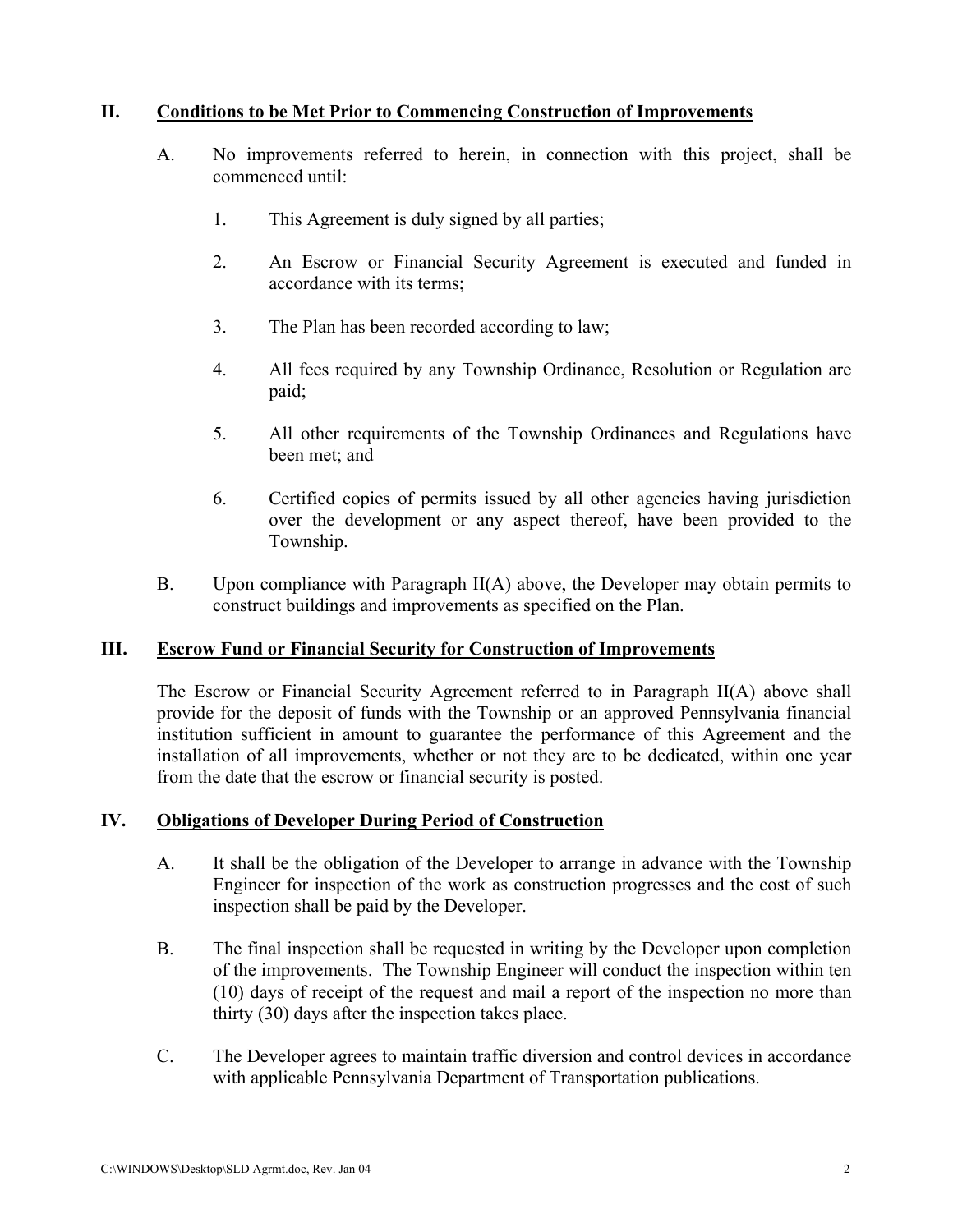- D. With respect to any undedicated portion of the internal road system, the Developer shall be responsible for all snow removal, street cleaning and similar maintenance.
- E. Where drainage facilities are designed to be permanently installed on any lot, the Developer shall include maintenance of the facilities as covenants running with the land whenever a lot is conveyed out of the Developer's title.
- F. The Developer shall, at all times, hold the Township harmless from any claims or suits, which any adjoining or neighboring property owner may bring on account of any conditions occurring on adjacent property, caused or alleged to be caused by conditions arising from the development of Developer's tract, such conditions including, but not limited to, drainage, stormwater, mud, dirt, or dust.
- G. The Developer agrees that it will comply fully with all Township Ordinances, Resolutions and Regulations in regard to the inspection of buildings and other improvements during the period of construction. The Developer agrees that it will obtain use and occupancy permits for all dwelling units and non-dwelling units prior to allowing occupants to assume possession of the same. The Developer further agrees that, in the event the Developer fails to comply with the provisions of this Agreement, the Township may revoke all building permits previously issued and refuse to issue any additional building, occupancy or other permits and the Developer will cease all construction within the project until the Township requirements are met and that the Township may, additionally, avail itself of any other remedies allowed by law.
- H. If the Developer conveys individual lots from the Plan after approval, or if the Developer conveys all or part of the entire tract after approval, the terms of this Agreement shall bind all subsequent grantees, and the Developer hereby agrees to cause all of said terms to be incorporated in any deed of conveyance therefore. If the Developer should violate any of the terms hereof at any time, the Developer agrees that the Township may enforce the same by injunction proceedings in addition to any other appropriate legal action.
- I. The Developer shall and does release, indemnify, protect, and hold harmless the Township from all costs and expenses resulting from any and all loss of life or property, or injury or damage to any person or the property of any person, association of persons, or corporation including the parties hereto and their officers, agents and employees; and from any and all claims, demands, or actions for such loss, injury, or damage, in any manner arising out of, resulting from or connected with the conduct of progress of construction or installation of improvements under this Agreement; provided that the Developer shall have received from the Township prompt written notice of any such claim, demand, or action after notification to the Township by the injured party. The Township shall permit the Developer to defend any such action and the Township shall cooperate in any such defense at the cost of the Developer.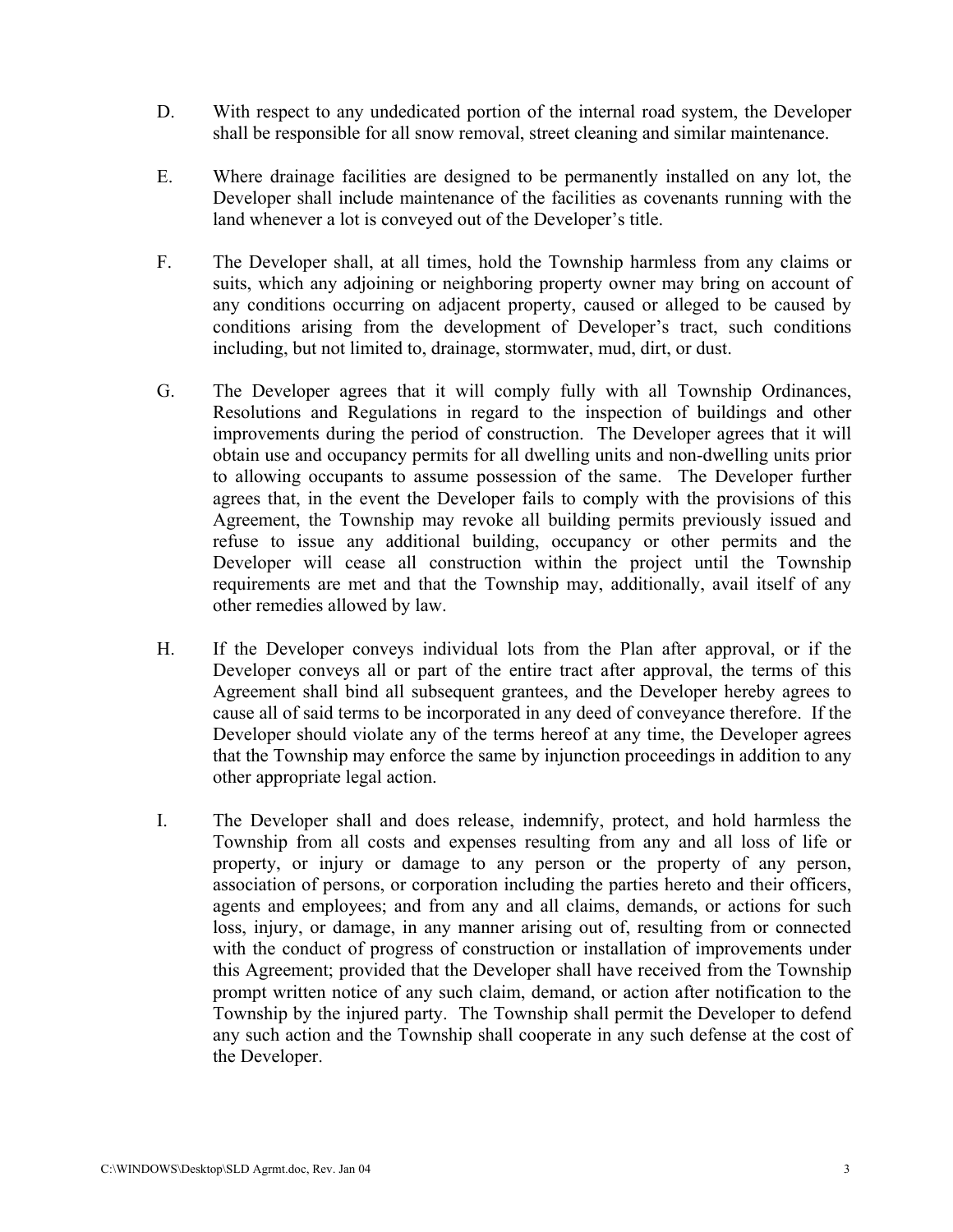# **V. Dedication**

- A. When the installation of the improvements included on the approved Plan which are to be dedicated to the Township shall have been fully completed and approved by the Township Engineer and the Township Manager in accordance with the Pennsylvania Municipalities Planning Code and applicable Ordinances of the Township of Tredyffrin, the Developer shall tender to the Township the following:
	- 1. Deeds of Dedication, in customary form satisfactory to the Township Solicitor, which shall include a legal description of the improvements to be dedicated and maps with metes and bounds delineated;
	- 2. A certificate of title insurance or other proof of clear title satisfactory to the Township Solicitor; and
	- 3. A bond with approved surety and in satisfactory form, an escrow deposit of cash or securities or an approved letter of credit from a reputable Pennsylvania lending institution in the amount of fifteen percent (15%) of the cost of the improvements for a further period of eighteen (18) months from the date of acceptance of the improvements to be dedicated in accordance with Paragraph VI below.
- B. Prior to acceptance of dedication, the following must occur:
	- 1. The Township shall have received from the Developer all sums due and owing as security deposits, reimbursements or otherwise under the provisions of this Agreement.
	- 2. All documents required by Paragraph V() above shall have been prepared, executed and delivered in a form approved by the Township Solicitor.
	- 3. After final inspection and approval by the Township Engineer, the Developer will submit as-built plans showing actual dimensions and conditions of streets and all other improvements, and the capacity of stormwater management facilities, all certified by a professional engineer to be in accordance with actual construction.

# **VI. Maintenance Guaranty for Improvements**

After Township acceptance of such deeds of dedication with respect to the dedicated improvements and final inspections with respect to the other improvements, the Developer shall maintain all of the improvements in good order and repair for a further period of eighteen (18) months and shall repair said improvements as the Township Engineer or Board of Supervisors may in good faith determine to be necessary by reason of inadequate, improper or defective construction, workmanship or materials.

A No transfer of ownership of the subject property or any portion thereof shall in any way relieve the Developer of responsibility for completion of the improvements in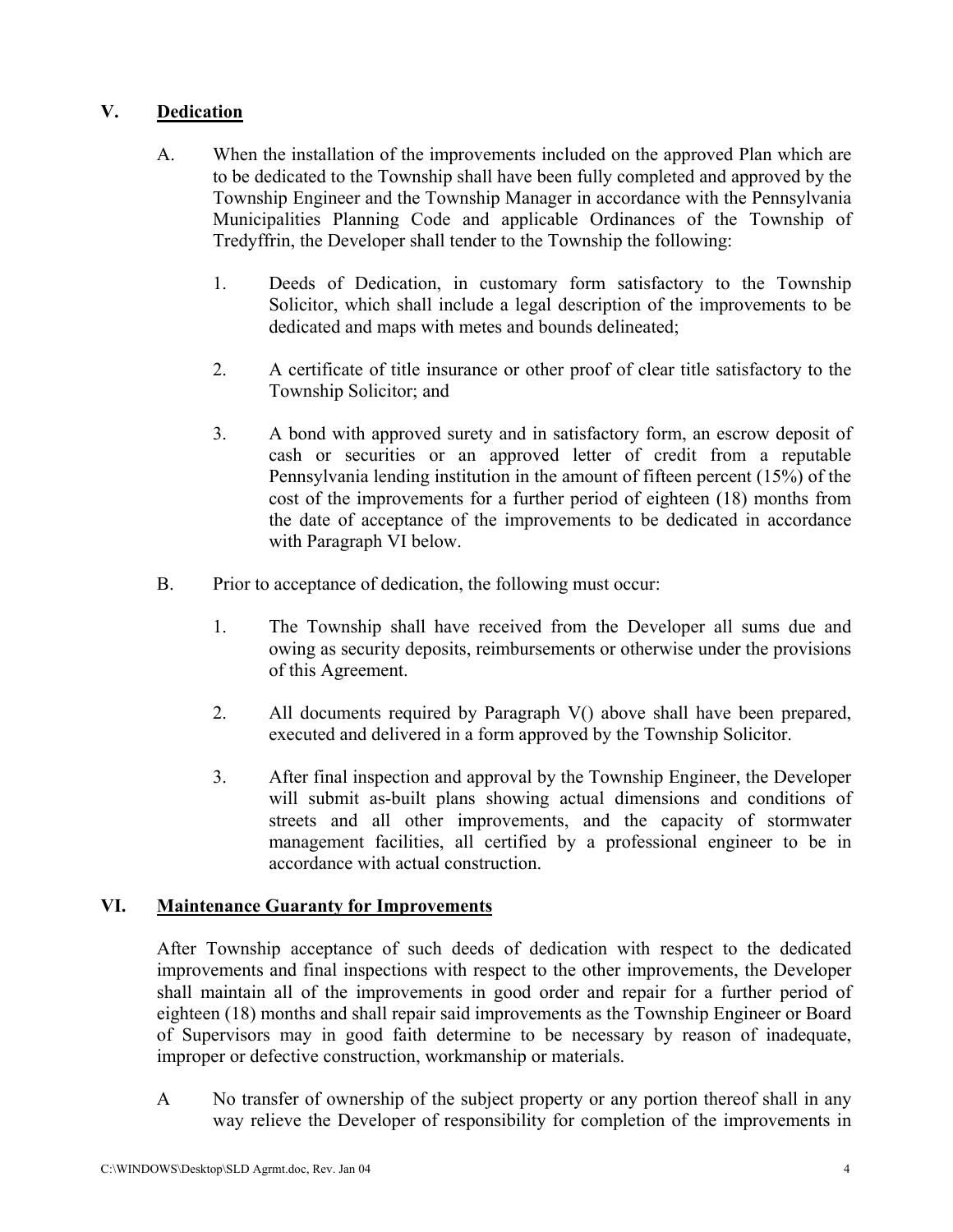accordance with the terms of this Agreement nor affect in any way the rights of the Township under the Escrow or Financial Security Agreement executed contemporaneously herewith; Developer's heirs, administrators, successors and assigns shall be bound by the terms of this Agreement.

B. The retainage account, as specified in the associated Escrow or Financial Security Agreement, will be held in lieu of a maintenance bond, except that if the amount of the retainage account is less than fifteen percent (15%) of the cost of constructing and installing the dedicated improvements, then sufficient financial security must be provided to make up the difference in the form of a bond with surety or a federal or commonwealth chartered lending institution irrevocable letter of credit or restrictive or escrow account in such a lending institution or any other financial security approved by the Township.

#### **VII. Recording**

The Developer, for itself, its successors and assigns, by execution of this Agreement does agree with Township, its successors and assigns, that the obligations undertaken herein by the Developer shall be covenants running with the land and that in any deed of conveyance of the said site or any part thereof to any person or persons, said obligations shall be incorporated by reference to this Agreement as fully as the same are contained herein. Pursuant thereto, it is agreed by the parties hereto that this Agreement may be recorded in the Office of the Recorder of Deeds of Chester County, Pennsylvania.

**IN WITNESS WHEREOF,** the parties have caused this Agreement to be executed by their respective duly authorized officers, each intending to be legally bound hereby.

| <b>DEVELOPER</b> |
|------------------|
|------------------|

 $\mathbf{By:}$ (Title)

Attest:

(Title)

### **BOARD OF SUPERVISORS OF TREDYFFRIN TOWNSHIP**

 $\mathbf{By:}$ 

Chairman

Attest:

Township Manager